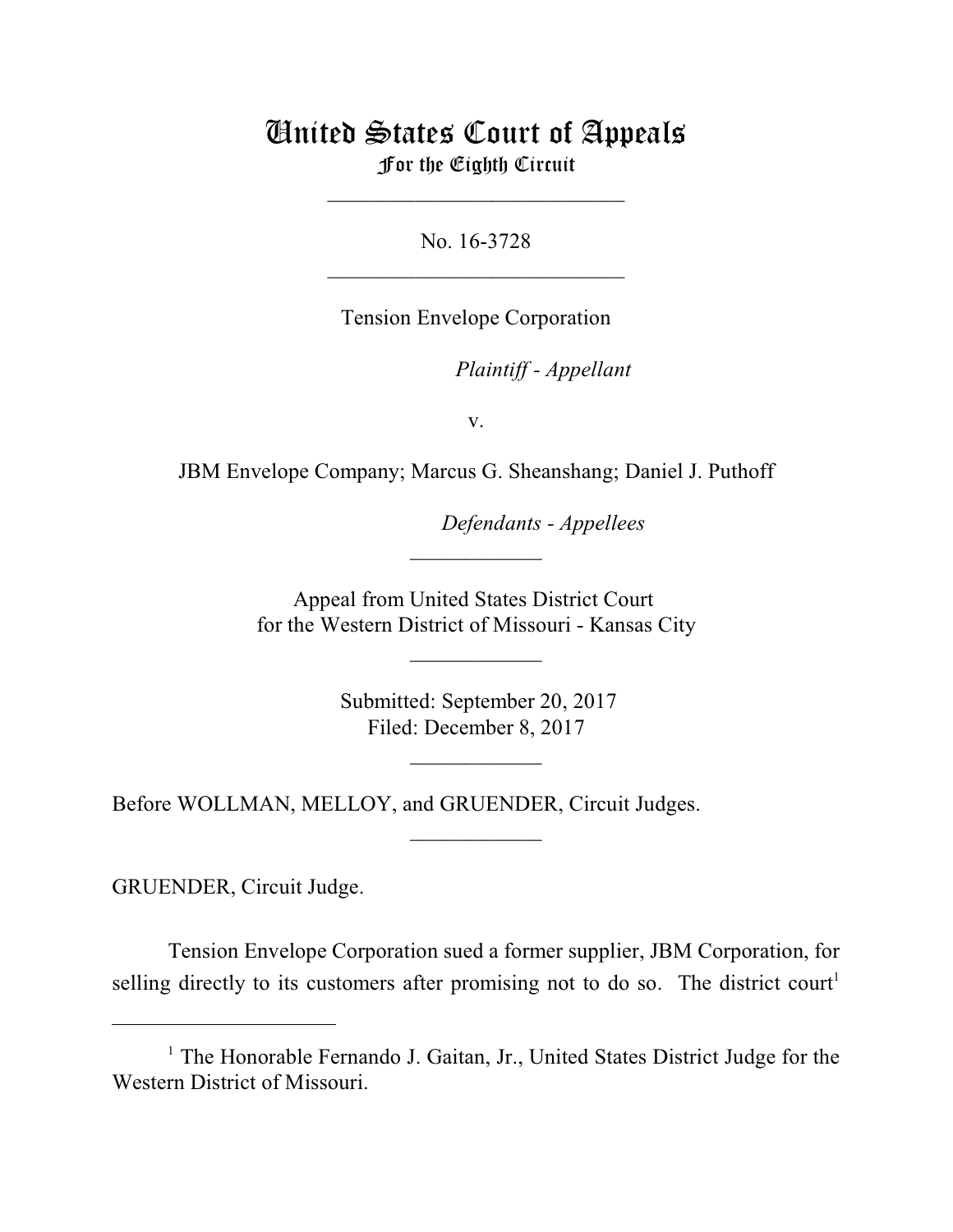rejected one claim on the pleadings and the others on summary judgment. We affirm the district court's rulings.

#### **I.**

Tension and JBM manufacture and sell envelopes. In late 2000 or 2001, Tension began buying from JBM a special type of envelope—small, open-end envelopes<sup>2</sup>—to resell to customers. Three of Tension's customers accounted for a significant percentage of the sales.

According to Tension, JBM offered assurances that it would not sell directly to Tension's customers. On three separate occasions, however, JBM refused to sign a non-compete agreement. After these refusals, Tension continued to order envelopes from JBM with individual purchase orders. Tension even leased its manufacturing equipment to JBM to produce the envelopes.

Although JBM had sold some envelopes to end users since at least 2001, JBM's new management in 2011 decided to increase direct sales. By 2014, JBM

Opening Br. 4-5 (citations omitted).

 $2 \text{ In Tension's opening brief, it describes the different varieties of envelopes}$ as follows:

Envelopes can be divided into one of two types: open side or open end. A traditional mailing envelope used, for example, to pay bills—and which closes with a flap on the long side of the envelope—is known as an "open side" envelope. Contrast this with the typical interoffice envelope, which closes with a flap on the short end of the envelope, and which is known as an "open end" envelope. Within the category of open end envelopes there is a type of sub-specialty envelope known as small, open end envelopes. Examples of small, open end envelopes include coin envelopes and hotel key card envelopes.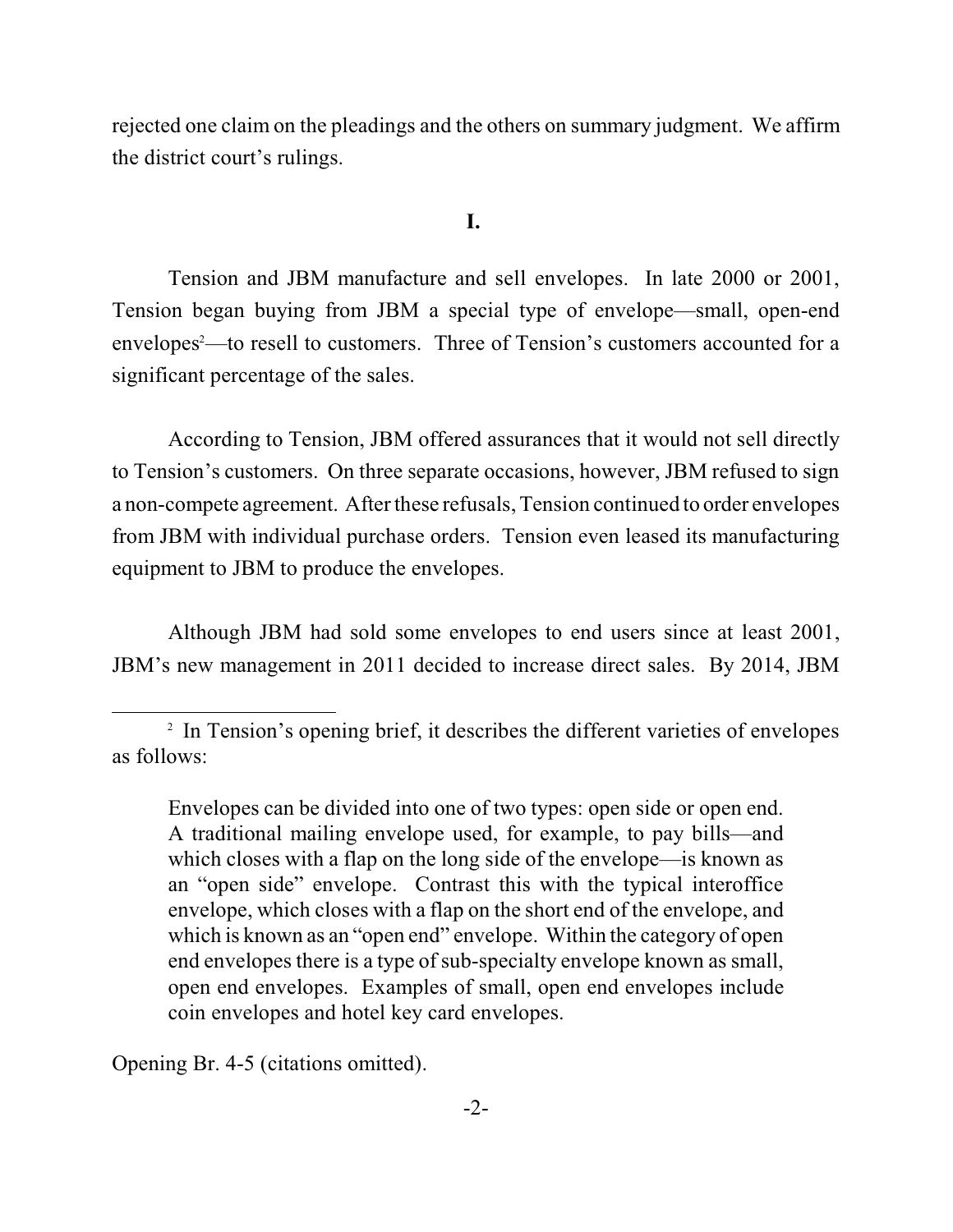decided to sell directly to Tension's customers. JBM hired a communications consultant to help with the strategy. The strategy worked, and by June 2014, JBM reached agreements with two of Tension's three large customers. JBM later tried to sell to the third large customer's customers. Tension learned of the agreements—though it earlier had suspected something was afoot—and struggled to find a new supplier.

Tension filed its complaint in June 2014. It later filed three amended complaints and named JBM and two of JBM's corporate officers (collectively "JBM") as defendants. The district court dismissed under Federal Rule of Civil Procedure  $12(b)(6)$  a claim for misappropriation of trade secrets. After discovery, the district court granted JBM's summary judgment motion on every remaining claim. Tension appealed.<sup>3</sup>

## **II.**

On appeal, Tension advances seven arguments. Six relate to the district court's summary judgment grant. Tension argues that the district court erred in granting summary judgment on its claim for (1) breach of contract, (2) promissory estoppel, (3) fraudulent misrepresentation, (4) fraudulent nondisclosure, (5) tortious interference, and (6) unfair competition. Tension's final argument relates to the district court's dismissal under Rule 12(b)(6) of its misappropriation of trade secrets claim.

We will address each claim in turn and review *de novo* the district court's rulings. *See Turner v. Holbrook*, 278 F.3d 754, 757 (8th Cir. 2002). In reviewing the

<sup>&</sup>lt;sup>3</sup> The parties filed their briefs and appendix under seal. A number of filings in the district court are sealed as well. "We conclude that it is unnecessary to seal this opinion, however, as it contains no information that we deem confidential." *Rakes v. Life Inv'rs Ins. Co. of Am.*, 582 F.3d 886, 892 n.6 (8th Cir. 2009).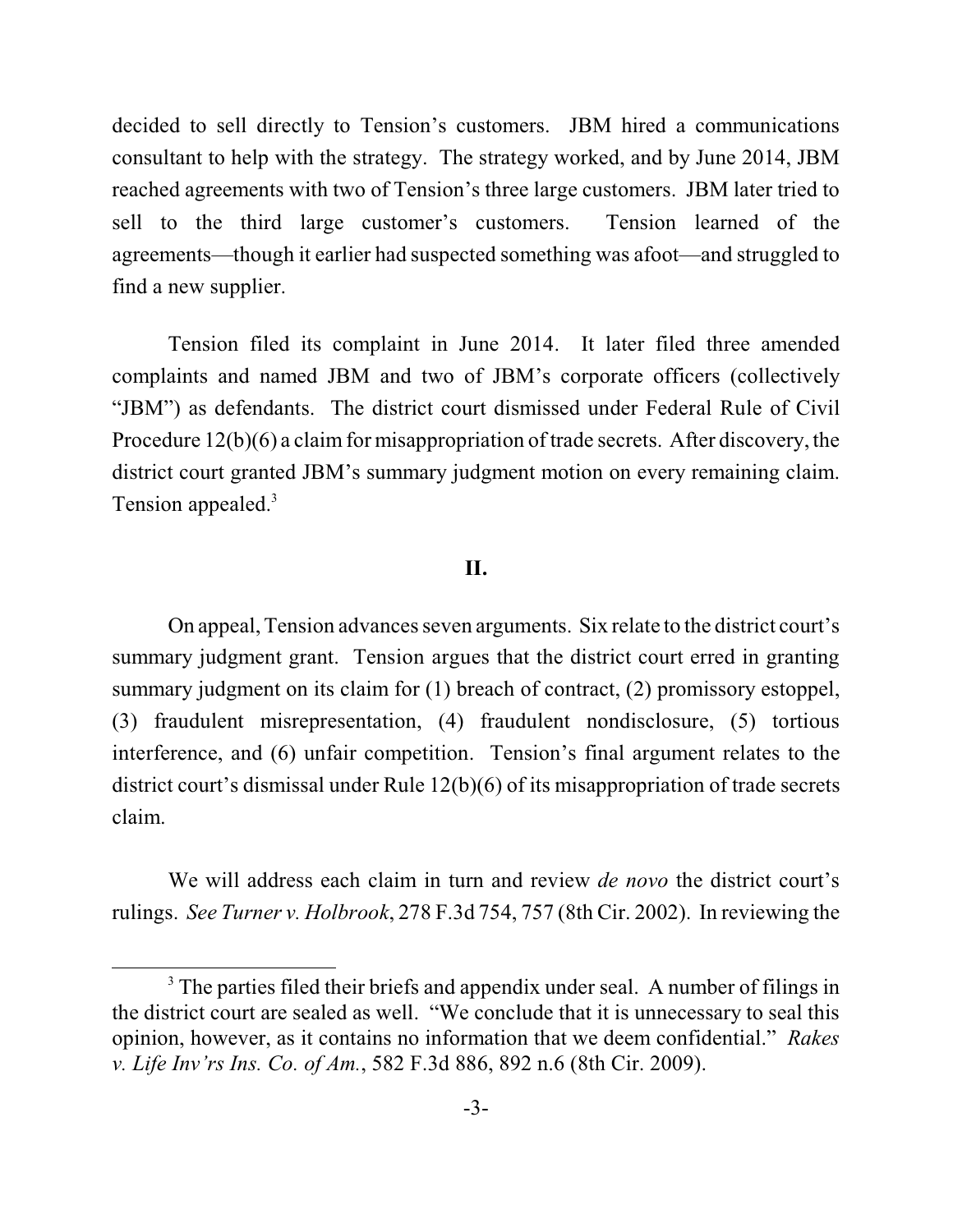motion to dismiss, we accept "well-pleaded allegations in the complaint as true" and draw "all reasonable inferences in favor" of Tension. *See Schriener v. Quicken Loans, Inc.*, 774 F.3d 442, 444 (8th Cir. 2014). In reviewing the grant of summary judgment, we ask whether "there is no genuine issue of material fact, and the moving party is entitled to judgment as a matter of law." *Turner*, 278 F.3d at 757 (citing Fed. R. Civ. P. 56(c)). The parties agree that the substantive law of Missouri governs the dispute. *See Dannix Painting, LLC v. Sherwin-Williams Co.*, 732 F.3d 902, 904 n.2 (8th Cir. 2013)*.*

#### **A. Breach of Contract**

Tension first argues that JBM breached a requirements contract in selling directly to its customers. Under Missouri law, a requirements contract is "one in which one party promises to supply all the specific goods or services which the other party may need during a certain period at an agreed price, and the other party promises that he will obtain his required goods or services from the first party exclusively." *Essco Geometric v. Harvard Indus.*, 46 F.3d 718, 728 (8th Cir. 1995) (emphasis omitted) (quoting *Kirkwood–Easton TireCo. v. St. Louis Cty*., 568 S.W.2d 267, 268 (Mo. 1978) (en banc)). Tension contends that the purported contract required JBM "to use its best efforts to supply the envelopes" to Tension and provide "reasonable notice" before terminating the agreement. According to Tension, JBM breached both provisions when it started selling directly to Tension's customers.

The district court concluded that no enforceable requirements contract existed between the two companies, *see Tension Envelope Corp. v. JBM Envelope Co.*, No. 14-567-CV-W-FJG, at 19 (W.D. Mo. Aug. 22, 2016), and we agree. Under the Missouri statute of frauds, and with exceptions not relevant here,

a contract for the sale of goods for the price of five hundred dollars or more is not enforceable by way of action or defense unless there is some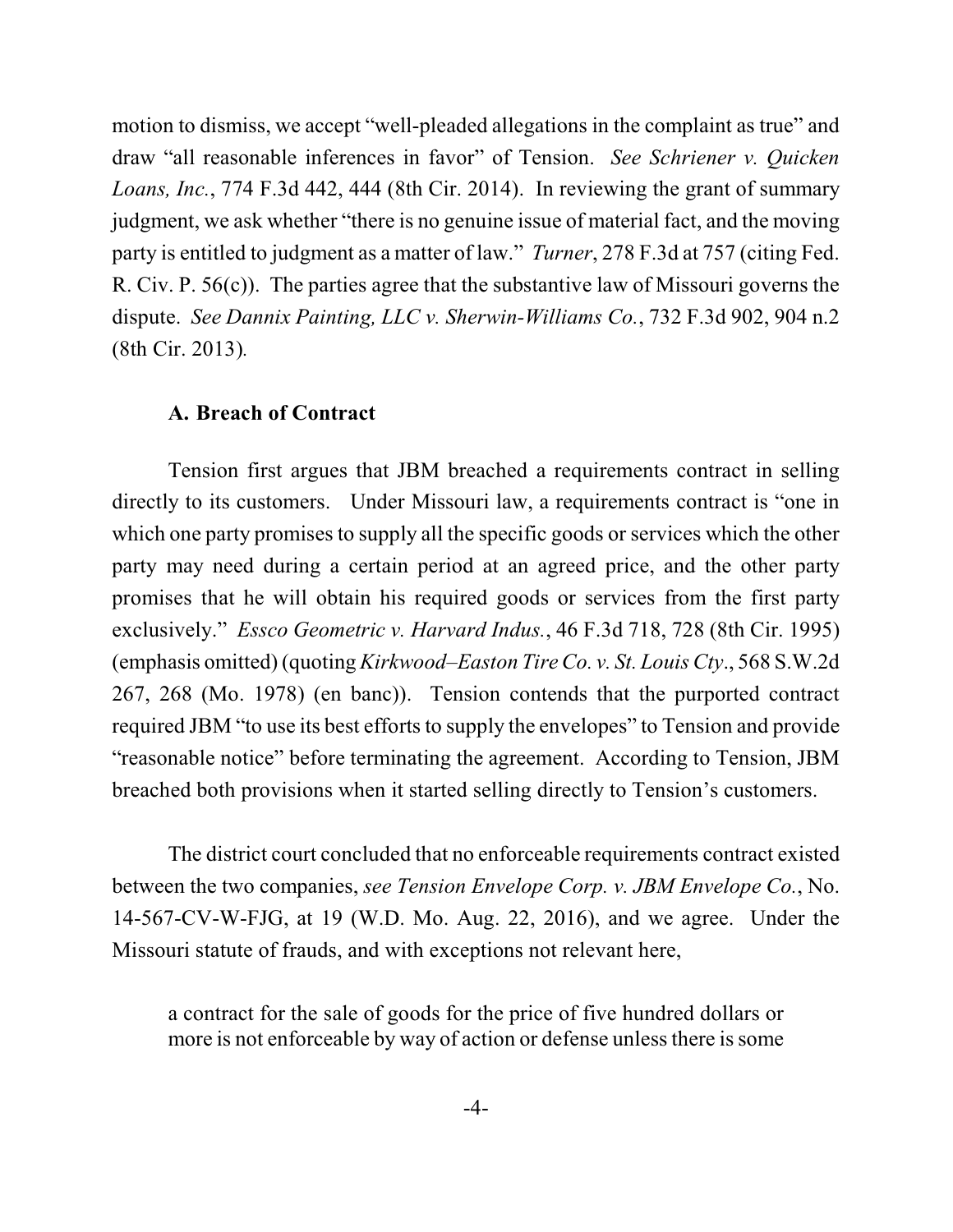writing sufficient to indicate that a contract for sale has been made between the parties and signed by the party against whom enforcement is sought or by his authorized agent or broker.

Mo. Ann. Stat. § 400.2-201. Tension concedes that the purported contract involves a sale of goods for more than five hundred dollars. So Tension must proffer some writing "sufficient to indicate" that an agreement was reached. *See id.*

Tension attempts to do so with two documents. The first is a letter fromJBM's president to a Tension representative stating that "Tension and JBM have a partnership in which Tension has shared machinery and knowledge with JBM." The second document is a promotional piece noting that "[o]ver the years, the relationship and trust between Tension and JBM has grown into a partnership."

These documents do not satisfy the statute of frauds. Recall that a requirements contract is "one in which one party promises to supply all the specific goods orservices which the other party may need during a certain period at an agreed price, and the other party promises that he will obtain his required goods or services from the first party exclusively." *Essco Geometric*, 46 F.3d at 728 (emphasis omitted). Tension's proffered documents do "not contain any terms" referencing those elements. *See Howard Const. Co. v. Jeff-Cole Quarries, Inc.*, 669 S.W.2d 221, 230 (Mo. Ct. App. 1983). Tension points to testimony supporting its favored interpretation of the word "partnership," but we cannot consider oral evidence in determining "whether the statute of frauds requirements have been met." *See id.* at 229. Without that evidence and without any documents beyond those containing bare references to "partnership,"<sup>4</sup> we cannot conclude that Tension has satisfied the statute

 $<sup>4</sup>$  In a footnote and without elaboration, Tension argues that the individual</sup> purchase orders satisfy the statute of frauds. But Tension has not identified any purchase order—in the record or elsewhere—sufficient to indicate a requirements contract. Tension also argues that a district court decision supports its statute-offrauds contentions. *See Upsher-Smith Labs., Inc. v. Mylan Labs., Inc.*, 944 F. Supp.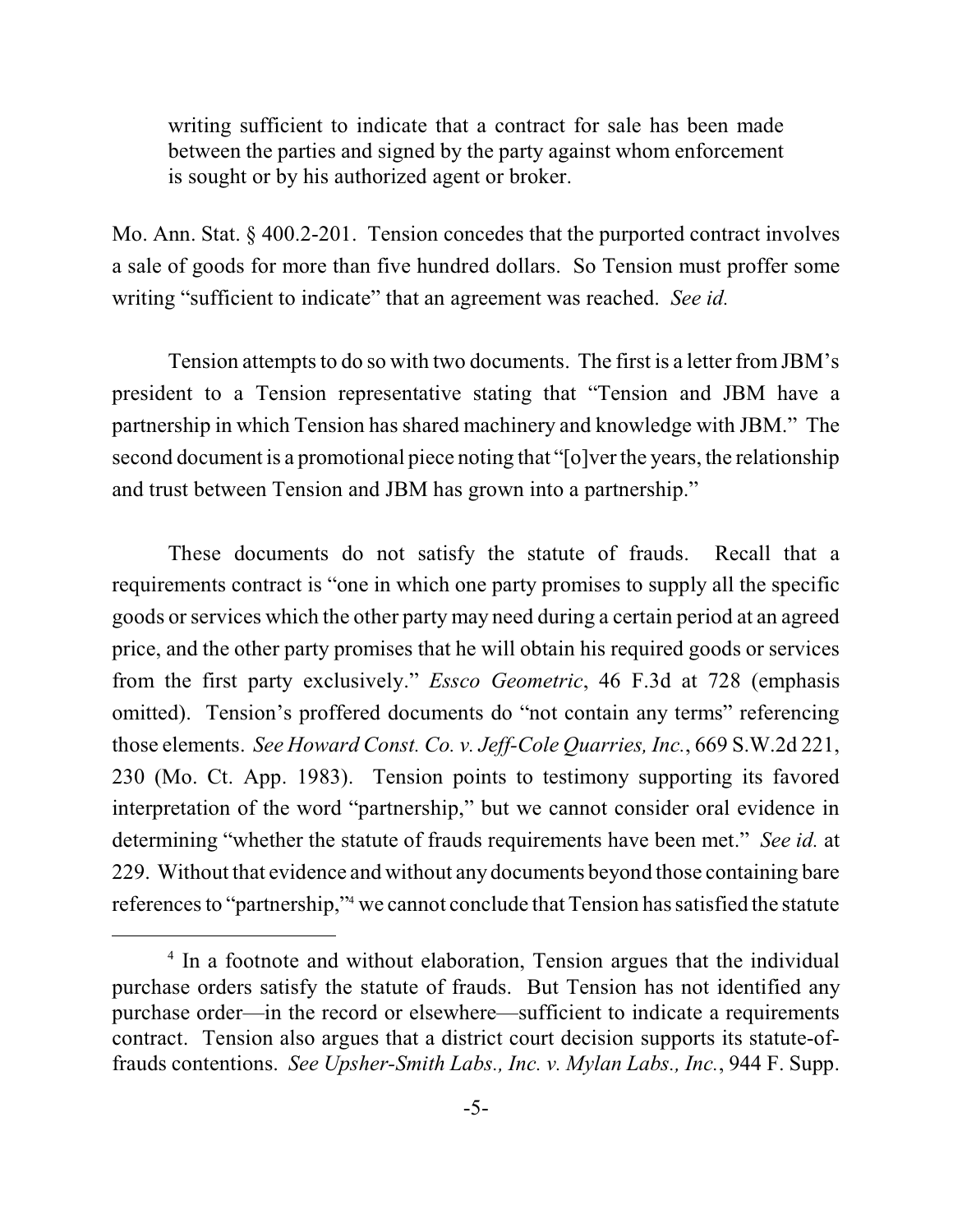of frauds. As a result, Tension and JBM have no enforceable requirements contract as a matter of law.

## **B. Promissory Estoppel**

Tension next seeks relief under the doctrine of promissory estoppel, but the Missouri statute of frauds bars this claim as well. When the statute of frauds bars a contract claim, allowing recovery based on Missouri's promissory estoppel "would abrogate the purpose and intent of the legislature in enacting the statute of frauds and would nullify its fundamental requirements." *Sales Serv., Inc. v. Daewoo Int'l Corp.*, 770 S.W.2d 453, 457 (Mo. Ct. App. 1989). "In fact," one district court concluded, "no Missouri Court has revived a claim barred by the Statute of Frauds using the doctrine of promissory estoppel." *Essco Geometric, Inc. v. Harvard Indus., Inc.*, No. 90-1354C(6), 1993 WL 766952, at \*4 (E.D. Mo. Sept. 30, 1993), *aff'd sub nom*. *Essco Geometric v. Harvard Indus.*, 46 F.3d 718 (8th Cir. 1995). An "extraordinary" circumstance could warrant an exception to this general rule, *see Geisinger v. A & B Farms, Inc.*, 820 S.W.2d 96, 99 (Mo. Ct. App. 1991), but these facts are not extraordinary. Tension voluntary outsourced its manufacturing to a company that repeatedly refused to sign a non-compete agreement.

# **C. Fraudulent Misrepresentation**

Tension also brings a claim for fraudulent misrepresentation. That claim has nine elements under Missouri law:

<sup>1411, 1425-26 (</sup>D. Minn. 1996). But the writing there expressly attempted to "summarize what ha[d] been agreed upon" and "detail[ed] the material terms of the parties' purported agreement." *Id.* Tension has pointed to no similar document here.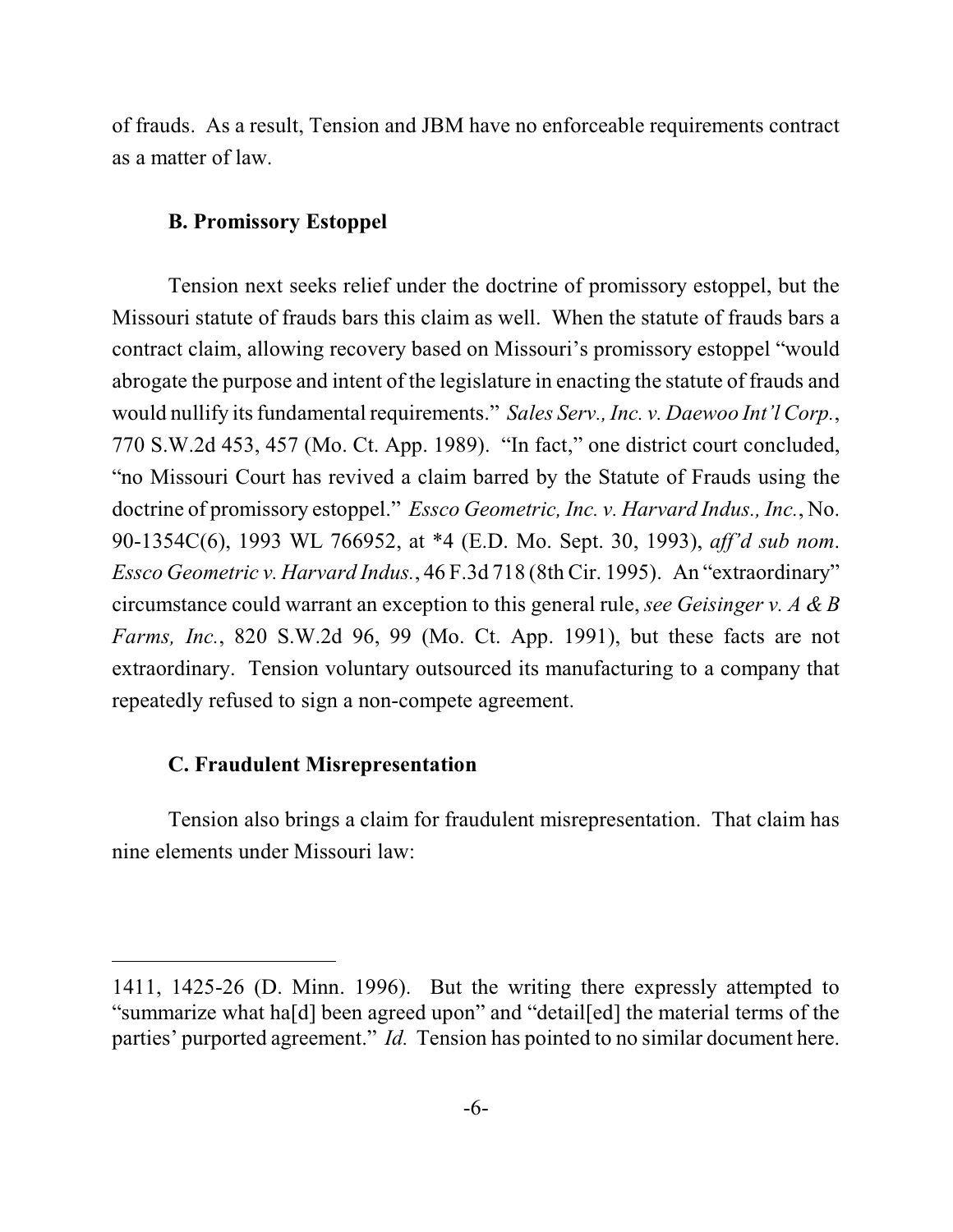(1) a representation; (2) its falsity; (3) its materiality; (4) the speaker's knowledge of its falsity or ignorance of its truth; (5) the speaker's intent that it should be acted on by the person in the manner reasonably contemplated; (6) the hearer's ignorance of the falsity of the representation; (7) the hearer's reliance on the representation being true; (8) the hearer's right to rely thereon; and (9) the hearer's consequent and proximately caused injury.

*Freitas v. Wells Fargo Home Mortg., Inc.*, 703 F.3d 436, 438-39 (8th Cir. 2013). "A plaintiff's failure to establish any one of the essential elements of fraud is fatal to recovery." *Renaissance Leasing, LLC v. Vermeer Mfg. Co.*, 322 S.W.3d 112, 132 (Mo. 2010) (en banc).

Tension focuses on three alleged misrepresentations. The first concerns JBM's 2012 statement that it would be a good partner because it was a "trade only manufacturer." Whether this statement qualifies as a misrepresentation depends on its meaning—about which some dispute exists. In its opening brief, Tension writes that "references to selling to the 'trade' refer to selling to 'other envelope companies.'" If Tension sold "only" to the trade, then presumably it would sell "only" to other envelope companies. Tension knew from the beginning of the relationship, however, that JBM sold directly to some end users. Tension's chief operating officer acknowledged that he "knew continuously from 2001 to 2014 that [JBM] sold to direct end users." So if "trade only manufacturer" has the meaning Tension apparently ascribed to it in the briefs, then Tension cannot claim "ignorance of the falsity of the representation." *See Freitas*, 703 F.3d at 438-39.

If we instead look to the record, "trade only manufacturer" appears to have a different meaning. Both Tension and JBM state there that "trade-only envelope manufacturers also have direct accounts." According to Tension, JBM's statement that it qualified as a "trade only manufacturer" was a misrepresentation, because JBM possessed a "present intent" in 2012 to cease operating as a trade-only manufacturer.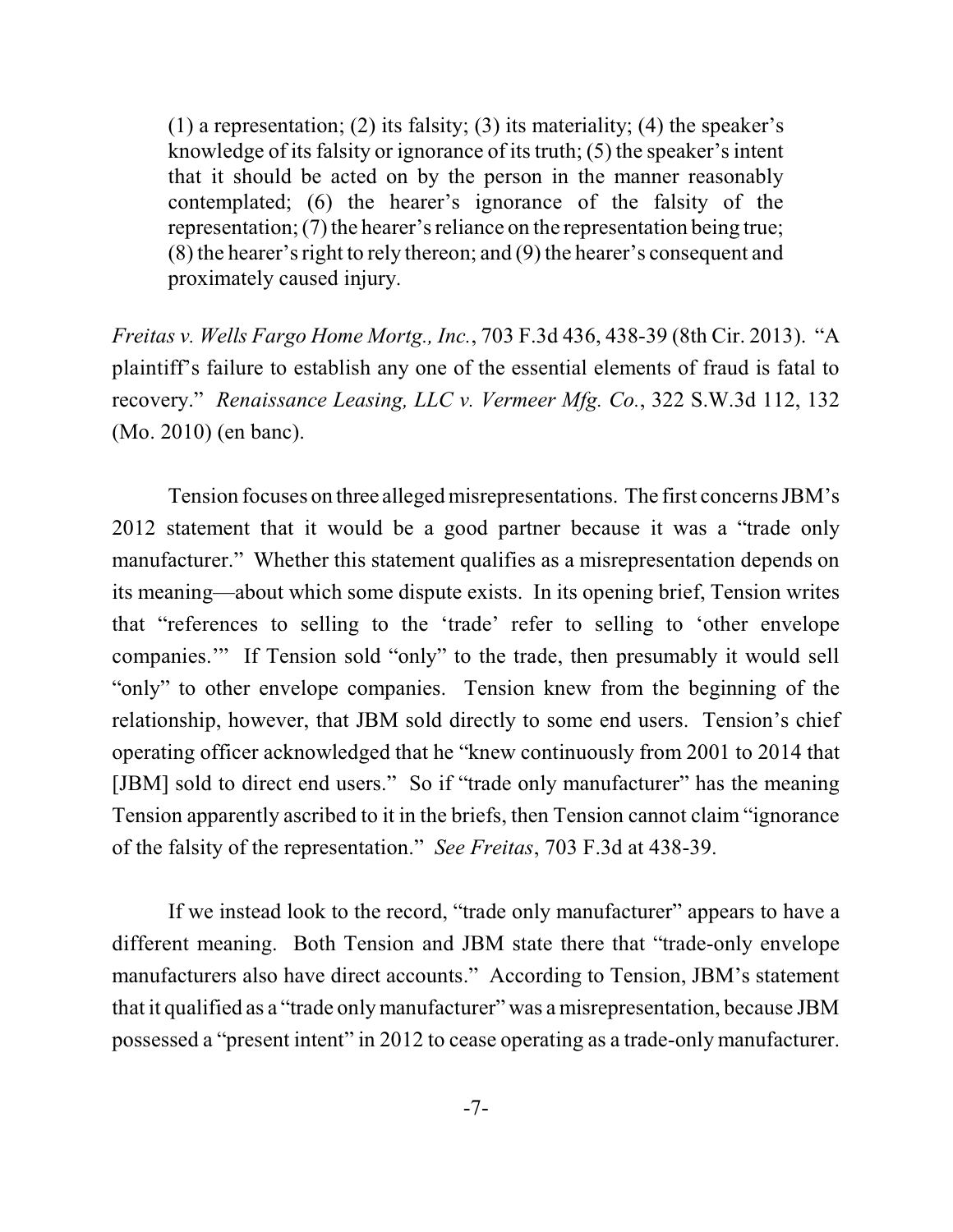*See Sofka v. Thal*, 662 S.W.2d 502, 507 (Mo. 1983) (en banc) (noting that a "promise accompanied by a present intent not to perform is . . . sufficient to constitute actionable fraud" (emphasis omitted)). The record does suggest that as far back as 2011, JBM planned to increase direct sales. But if a "trade only manufacturer" need not sell only to the trade, then it is unclear—at least from Tension's briefs—at what point increasing direct sales renders the trade-only designation false. Without a definite meaning for the term, Tension has failed to sufficiently show "falsity." *See Freitas*, 703 F.3d at 438-39; *see also* Fed. R. Civ. P. 56(c)(1). Because no "reasonable jury could return a verdict" for Tension on this claim, the district court did not err in granting summary judgment. *See Anderson v. Liberty Lobby, Inc.*, 477 U.S. 242, 248 (1986); *see also Celotex Corp. v. Catrett*, 477 U.S. 317, 323 (1986) ("The moving party is 'entitled to a judgment as a matter of law' because the nonmoving party has failed to make a sufficient showing on an essential element of her case with respect to which she has the burden of proof.").

Even if Tension did sufficiently show falsity, Tension would have lacked the "right to rely" on the statement. *See Freitas*, 703 F.3d at 438-39. A "mutual recognition of the uncertainty of a given fact" renders reliance on the asserted fact unjustified. *See Empire Gas Corp. v. Small's LP Gas Co.*, 637 S.W.2d 239, 243 (Mo. Ct. App. 1982). That wasthe conclusion of the Missouri Court of Appeals in *Empire Gas Corp. v. Small's LP Gas Co.*, where a seller had reached a written agreement with a buyer delineating their respective rights in the event a particular representation by the seller proved false. *See id.* at 243-44. If the buyer "did indeed rely upon that particular representation," the court asked, then "why did it insist upon" the separate agreement? *Id.* The same logic applies here. Tension repeatedly asked that JBM sign a non-compete agreement, and JBM repeatedly refused. If Tension did indeed rely upon the trade-only manufacturer designation, then why repeatedly insist on a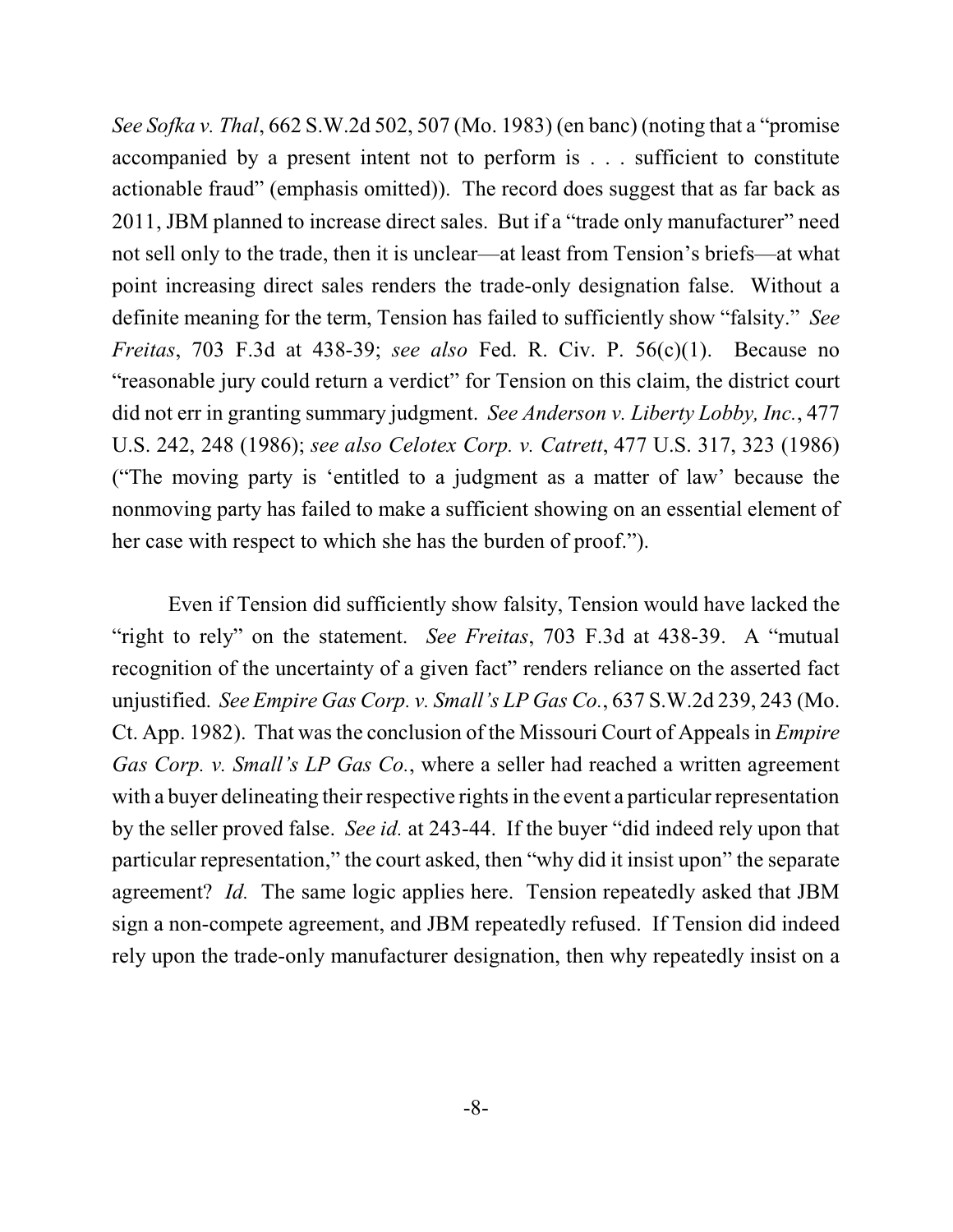non-compete agreement? These repeated attempts to reach an agreement, and repeated refusals, rendered any reliance unjustified as a matter of law. See id.<sup>5</sup>

The second alleged misrepresentation involved a response to a question. In March 2014, after a Tension representative asked what he could do for JBM, JBM's president responded: "Bring us more business." We cannot see how this constitutes a misrepresentation at all. Nothing supports the proposition that JBM necessarily would have rejected additional business from Tension. Tension emphasizes that a statement conveying a "false impression" can qualify as a misrepresentation under Missouri law. *See Wion v. Carl I. Brown & Co.*, 808 S.W.2d 950, 954-55 (Mo. Ct. App. 1991); *see also United Indus. Syndicate, Inc. v. W. Auto Supply Co.*, 686 F.2d 1312, 1318 (8th Cir. 1982). But even if JBM's answer created a false impression—which we doubt—the false impression wasthat JBM would not compete with Tension. For the reasons already described, Tension had no right to rely on such a representation given JBM's repeated refusal to sign a non-compete agreement. *See Empire Gas*, 637 S.W.2d at 243-44.

The third alleged misrepresentation also involved a response to a question. In June 2014, shortly before JBM approached Tension's customers, Tension asked JBM to copy it on all future communications with its customers. JBM's president agreed—though he did not follow through.Summary judgment was proper on this claim for a now-familiar reason. By June 2014, Tension suspected that JBM would approach its customers, and especially at this late date, it had no right to rely on a statement suggesting otherwise. *See id.*; *see also Children's Broad. Corp. v. Walt Disney Co.*, 245 F.3d 1008, 1020-21 (8th Cir. 2001) (reaching a similar conclusion

<sup>&</sup>lt;sup>5</sup> Tension also implies that JBM's assertion that it would be a "good partner" could constitute a distinct misrepresentation. To the extent Tension makes that argument, the alleged falsity would flow from JBM's selling directly to Tension's customers. This misrepresentation claim fails for the reasons described above.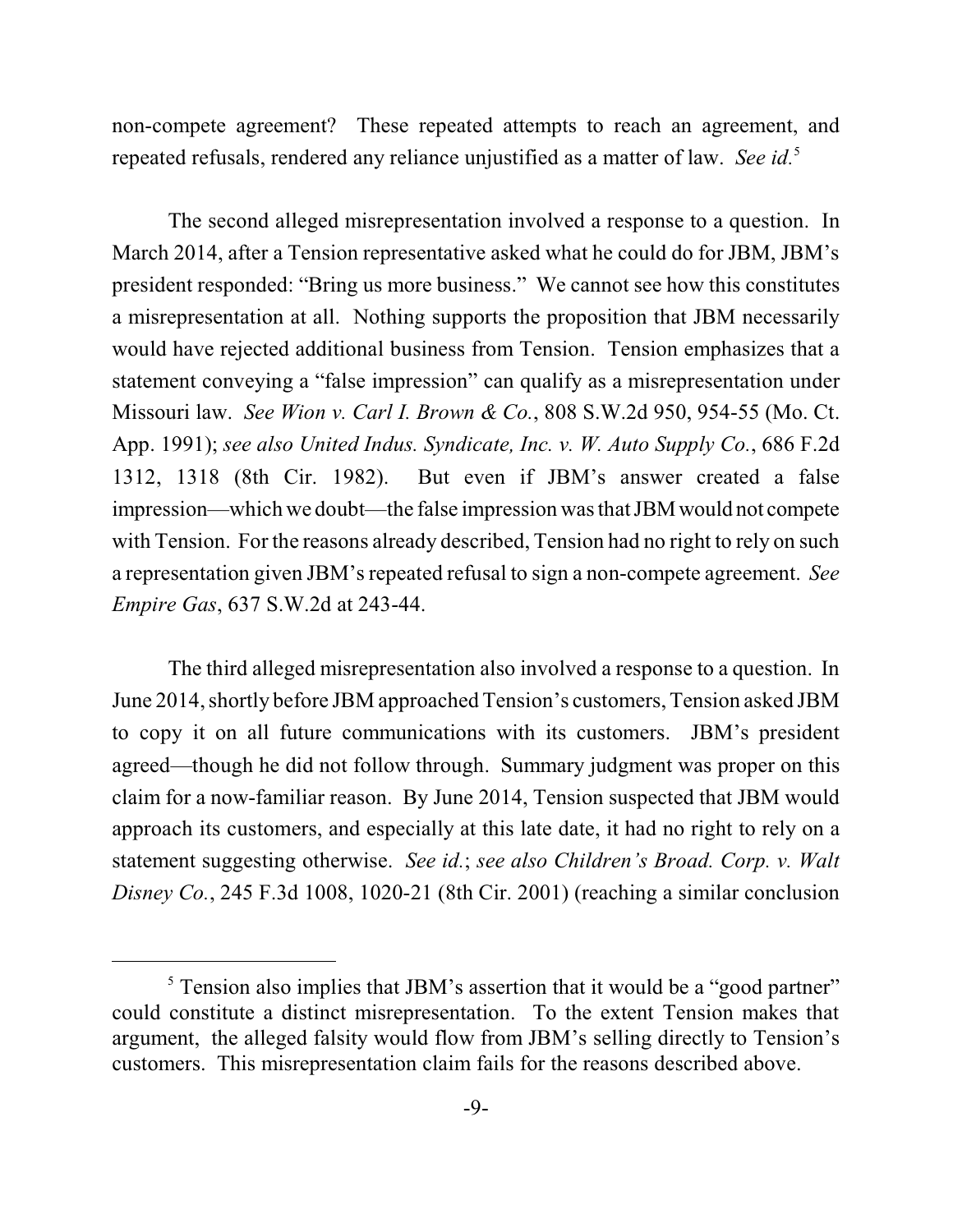under Minnesota law). JBM therefore was entitled to summary judgment on the fraudulent misrepresentation claim. *See Anderson*, 477 U.S. at 248*.*

#### **D. Fraudulent Nondisclosure**

Tension's claim for fraudulent nondisclosure fares no better. A fraudulent nondisclosure claim involves the same nine elements as a claim for fraudulent misrepresentation, except "a party's silence amounts to a representation where the law imposes a duty to speak." *Hess v. Chase Manhattan Bank*, 220 S.W.3d 758, 765 (Mo. 2007) (en banc). Tension claims that JBM's failure to disclose its plans to increase direct sales amounted to fraud.

In the most analogous Missouri case, however, the court rejected a similar claim. In *Blaine v. J.E. Jones Const. Co.*, home purchasers filed suit against a developer for failing to disclose its plans to build a nearby apartment complex. 841 S.W.2d 703, 704 (Mo. Ct. App. 1992). The Missouri Court of Appeals overturned the jury verdict in favor of the purchasers. *Id.* In doing so, the court focused on the market effect of a contrary ruling. A "developer's decision about developing is not absolute but can and probably will change depending on the marketplace," it wrote. *Id.* at 709. "To saddle a developer with an affirmative duty to disclose these decisions as they vary would act as a straight jacket that the marketplace does not need." *Id.*; *see also Lakeside Feeders, Inc. v. Producers Livestock Mktg. Ass'n*, 666 F.3d 1099, 1108-09 (8th Cir. 2012) (reaching a similar conclusion under Iowa law). That same logic applies here.

In support of a disclosure duty, Tension invokes certain provisions of the Restatement (Second) of Torts § 551. *See id.* § 551(2)(b) & (c) (describing certain disclosure requirements). By their own terms, however, those provisions apply only "before the transaction is consummated." *Id.* § 551(2); *see also Hennepin Cty. v. AFG Indus., Inc.*, 726 F.2d 149, 153 (8th Cir. 1984). Tension claims that because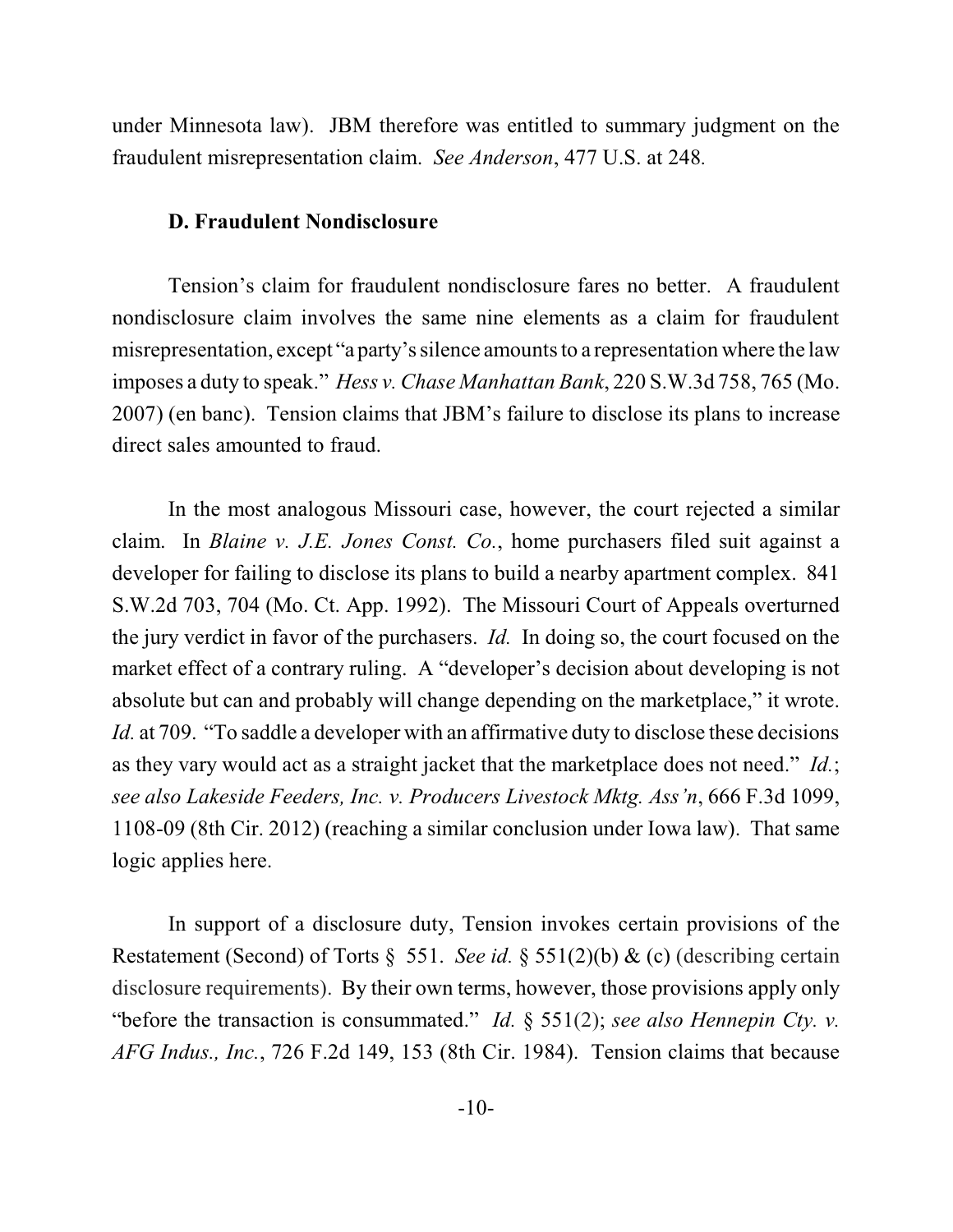consummation "maybe equated with substantial performance in the contract context," *see Hennepin Cty.*, 726 F.2d at 153*,* and because JBM has not "substantially performed" under the purported requirements contract, JBM had a continuing disclosure duty. Yet we have already found that no enforceable requirements contract existed, and Tension has not argued that the purchase orders triggered the Restatement duty. As a result, Tension has not sufficiently demonstrated a duty under the Restatement.

Tension's other arguments are similarly unpersuasive. It argues that the fraudulent nondisclosure claim presents a fact issue that is "simply part of the ultimate jury question." *See United Indus. Syndicate, Inc. v. W. Auto Supply Co.*, 686 F.2d 1312, 1319 (8th Cir. 1982). But its sole authority for that proposition predates not only *Blaine*, but also the trilogy of 1986 Supreme Court cases "which requires courts to treat motions for summary judgment more hospitably." *Chicago Ins. Co. v. Farm Bureau Mut. Ins. Co. of Ark., Inc.*, 929 F.2d 372, 373 n.4 (8th Cir. 1991). Tension has not raised a fact issue that "might affect the outcome of the suit," so granting summary judgment was not erroneous. *See Anderson*, 477 U.S. at 248*.* In its reply brief, Tension pivots and argues for a disclosure duty on other bases, but those arguments come too late. *See Neb. State Legislative Bd., United Transp. Union v. Slater*, 245 F.3d 656, 658 n.3 (8th Cir. 2001).

One final reason also supports summary judgment on this claim. Recall that for the fraudulent nondisclosure claim, Tension must establish the same nine misrepresentation elements, except "a party's silence amounts to a representation where the law imposes a duty to speak." *See Hess*, 220 S.W.3d at 765. In this case, *Empire Gas* provides an independent reason for granting summary judgment. Given JBM's repeated refusals to sign a non-compete agreement, Tension had no right to equate JBM's silence with a commitment not to compete. *See Empire Gas,* 637 S.W.2d at 243-44.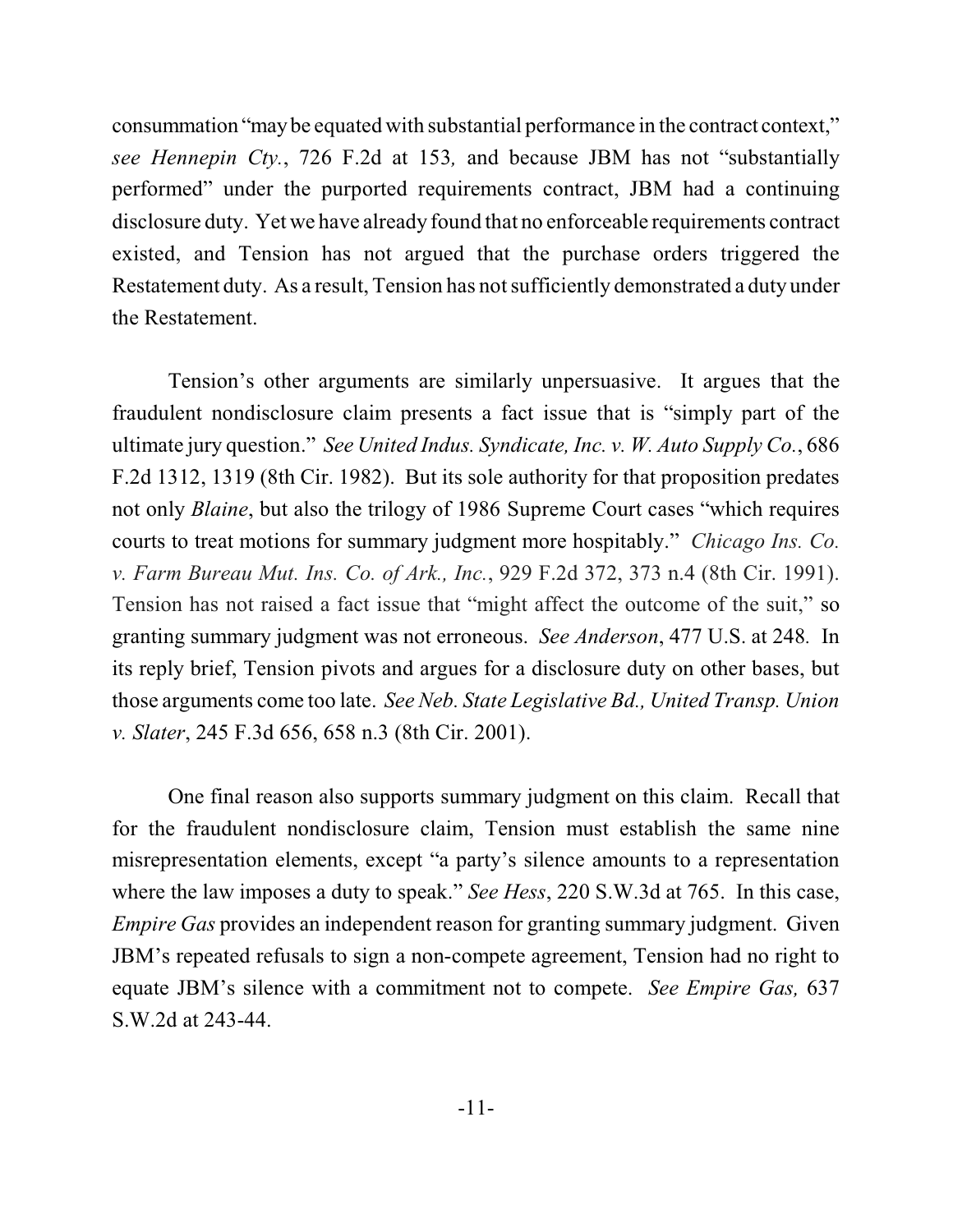### **E. Tortious Interference**

Tension also claims that JBM committed tortious interference in its attempts to sell directly to Tension's customers. "Tortious interference with a contract or business expectancy requires proof of: (1) a contract or valid business expectancy; (2) defendant's knowledge of the contract or relationship; (3) a breach induced or caused by defendant's intentional interference; (4) absence of justification; and (5) damages." *Nazeri v. Mo. Valley Coll.*, 860 S.W.2d 303, 316 (Mo. 1993) (en banc). So long asthe defendant does not employ improper means—such asthreats, violence, trespass, defamation, restraint of trade, or misrepresentation of fact—economic interest provides sufficient justification for an alleged interference. *See id.* at 316-17; *see also Others First, Inc. v. Better Bus. Bureau of Greater St. Louis, Inc.*, 829 F.3d 576, 579 (8th Cir. 2016).

Tension does not argue thatJBM lacked sufficient economic interest. It instead claims thatJBM employed improper means. In particular, Tension says that in JBM's meetings with its customers, JBM improperly stated that Tension was a dishonest company. Tension's sole piece of evidence for this claim, though, is the "Mooney Memorandum": a document prepared by JBM's communications consultant before the meetings took place. Tension emphasizes that JBM reviewed the Mooney Memorandum in preparation for the meetings.

Yet every piece of evidence from individuals at the meetings indicates that JBM representatives did not say the alleged falsehoods suggested in the memorandum. The record contains multiple declarations from non-JMB individuals at the meetings, for example, who affirm that JBM did not disparage Tension. Tension attacks the credibility of these witnesses, but it has offered nothing to support its allegation of dishonesty. *See* Fed. R. Civ. P. 56(c)(1). Indeed, an internal document from one of the large customers shows that the customer agreed to work with JBM because of cost savings, not distrust of Tension. Tension cites *United*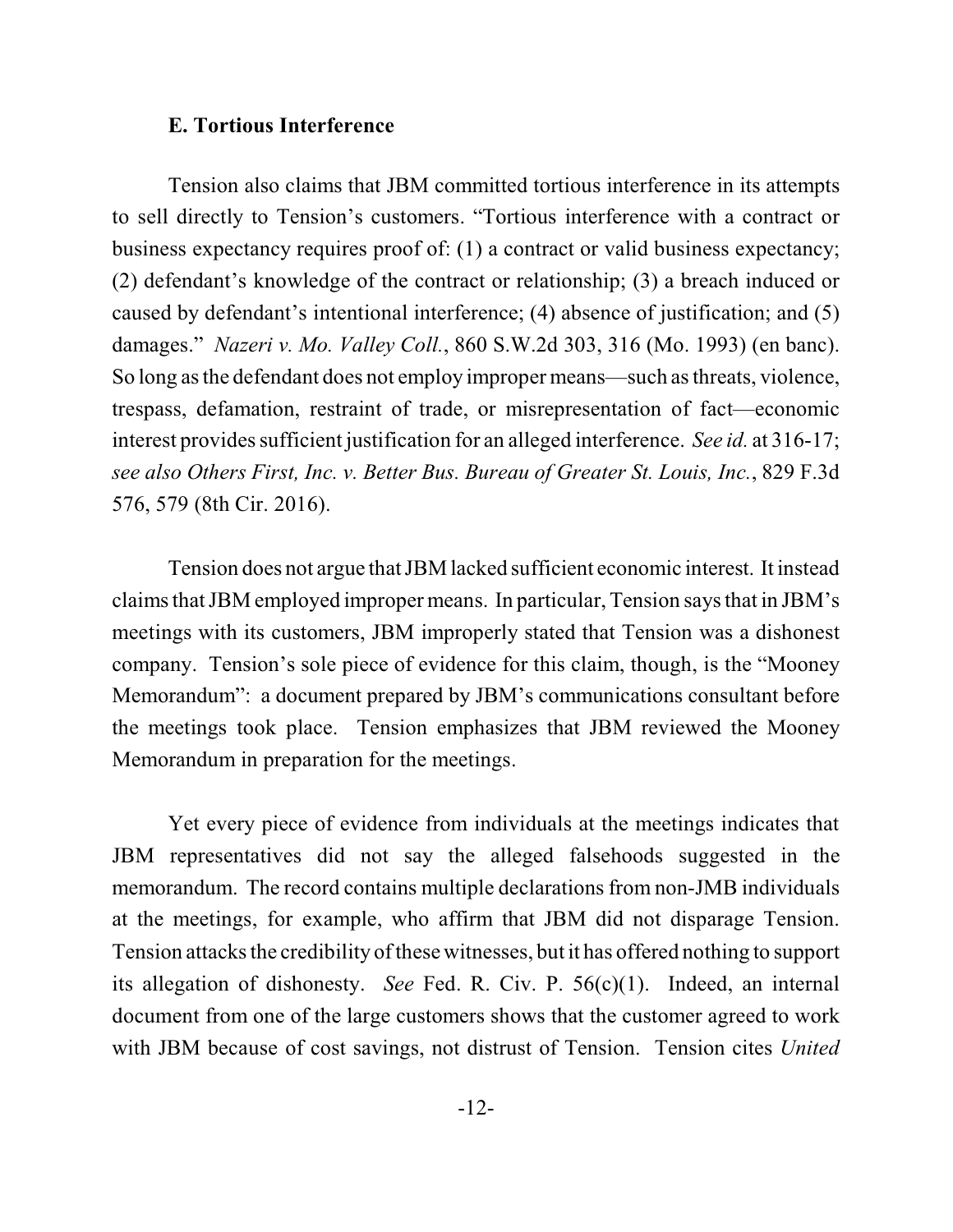*States v. Corps. for Character, L.C.*, which found a genuine dispute whether telemarketers used certain scripts in their calls, but the evidence in that case was conflicting. 116 F. Supp. 3d 1258, 1270-71 (D. Utah 2015). It is not here. Given the evidence, no "reasonable jury could return a verdict for" Tension. *See Anderson*, 477 U.S. at 248*.* 6

## **F. Unfair Competition**

The final claim rejected on summary judgment concerns the tort of unfair competition. Missouri courts have described the tort as a "reaffirmation of the rule of fair play" and a protection against companies deceiving the public. *See Cushman v. Mutton Hollow Land Dev., Inc.*, 782 S.W.2d 150, 157-59 (Mo. Ct. App. 1990); *see also Am. Equity Mortg., Inc. v. Vinson*, 371 S.W.3d 62, 64–65 (Mo. Ct. App. 2012) (describing the doctrine). They have remarked at the doctrine's "elusive" nature. *See, e.g., Cushman, 782 S.W.2d at 157. Tension argues that JBM committed this tort* in "plotting to steal Tension's customers."

We need not delineate the precise contours of the doctrine to reject the claim. Tension simply has not supported its assertion of unfairness. JBM acted with sharp elbows—as businesses often do. But nothing required them to affirmatively disclose their strategic plans. Tension cites to the Restatement (Third) of Unfair Competition to support its claim, but even this purportedly helpful authority makes clear that "neither new entrants nor existing competitors will be subject to liability for harm resulting solely from the fact of their participation in the market." *Id.* § 1 cmt. a (1995). Tension cites no case finding liability in circumstances similar to this case. We therefore conclude that the district court did not err in granting summary judgment on this claim.

 $6$  In a footnote in its reply brief, Tension argues that JBM's use of information derived from shipping releases issued by Tension constitutes improper means. We decline to address this new issue. *See Neb. State Legislative Bd.*, 245 F.3d at 658 n.3.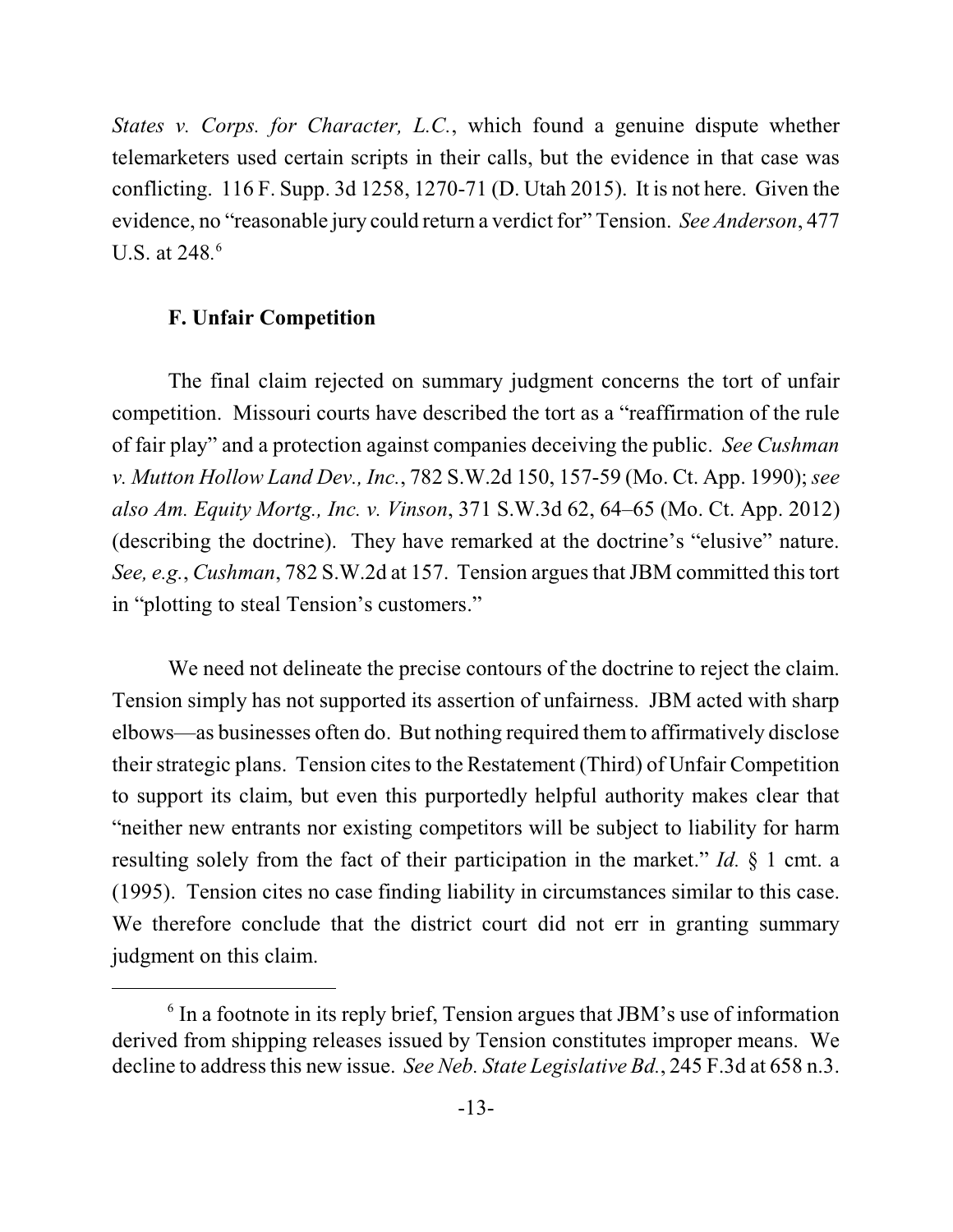#### **G. Misappropriation of Trade Secrets**

In its First Amended Complaint, Tension alleged that JBM misappropriated two trade secrets: the "identity of its customers and their unique requirements." *See* Mo. Ann. Stat. § 417.453 (Missouri Uniform Trade Secrets Act). After concluding that neither qualified as a trade secret under Missouri law, the district court dismissed the claim under Rule 12(b)(6). *See Tension Envelope Corp. v. JBM Envelope Co.*, No. 14-567-CV-W-FJG, 2015 WL 893242, at \*8 (W.D. Mo. Mar. 3, 2015).

The district court did not err in doing so. In *Western Blue Print Co. v. Roberts*, the Missouri Supreme Court concluded that while the "customers contacts" in that case were "protectable, they are not protectable under a theory of . . . trade secret." 367 S.W.3d 7, 18 (Mo. 2012) (en banc). Tension offers no persuasive reason why *Western Blue* should not apply here. It invokes a Missouri Court of Appeals case for arguably a contrary proposition, *see Brown v. Rollet Bros. Trucking Co.*, 291 S.W.3d 766, 777 (Mo. Ct. App. 2009), but to the extent the decisions conflict, we follow the law as interpreted by the Missouri Supreme Court, *see United Fire & Cas. Ins. Co. v. Garvey*, 328 F.3d 411, 413 (8th Cir. 2003). Based on *Western Blue*, the identity of Tension's customers is not protectable as a trade secret.

For Tension's claim related to its customers' requirements, no Missouri Supreme Court decision speaks directly to the issue. But the intermediate appellate decision on which *Western Blue* relied does address the question. In *Walter E. Zemitzsch, Inc. v. Harrison*, the court noted that information related "to the customers' individual requirements" was not a trade secret, because it was "information obtainable without recourse to misappropriation." 712 S.W.2d 418, 421 (Mo. Ct. App. 1986) (alteration omitted)(quoting *Metal LubricantsCo. v. Engineered Lubricants Co.*, 284 F.Supp. 483, 488 (E.D. Mo. 1968), *aff'd*., 411 F.2d 426 (8th Cir. 1969)). The same is true here. According to the amended complaint, Tension's envelopes complied with technical specifications generated *not* by Tension, but by